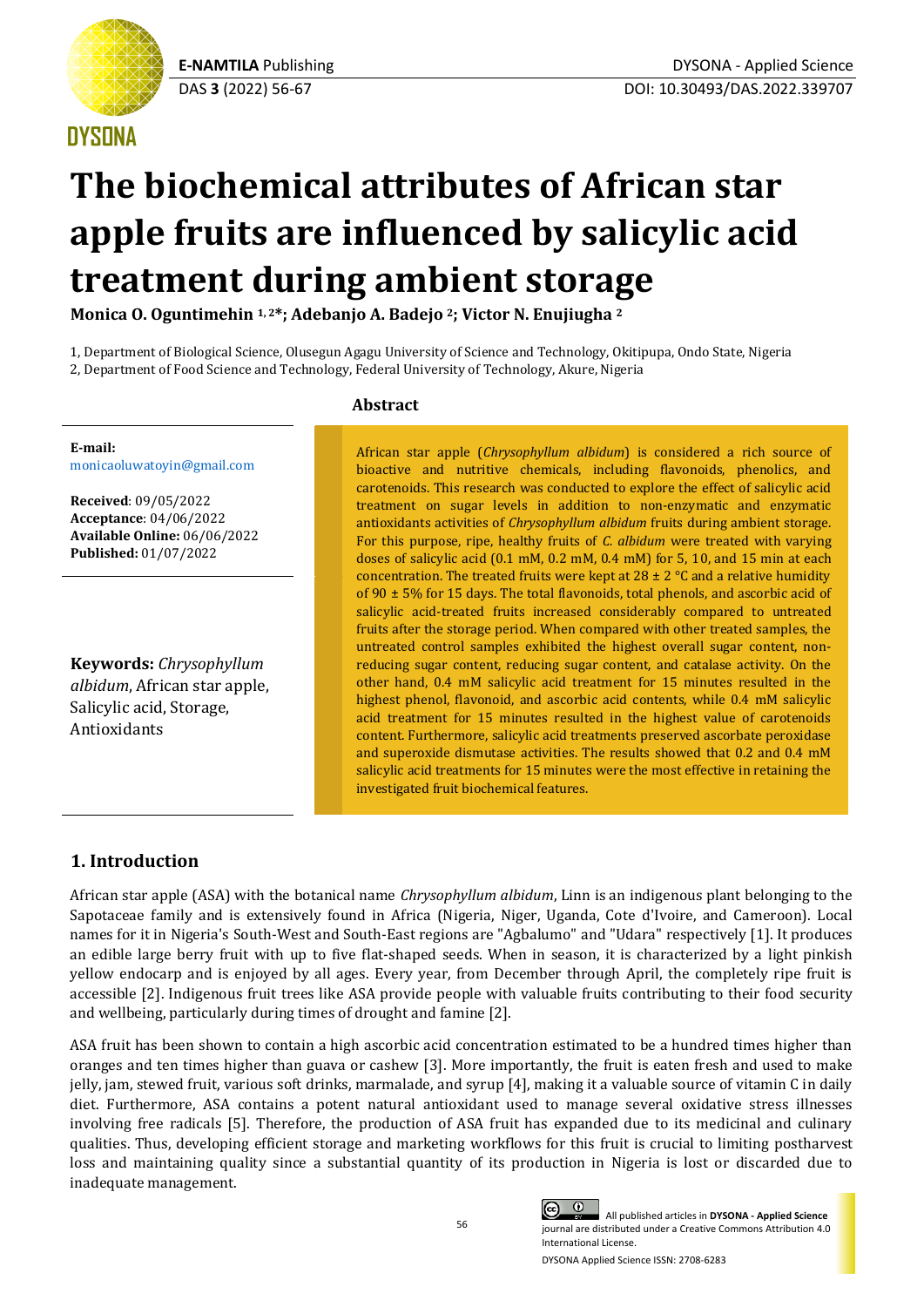Pericarp browning, desiccation, quality loss, postharvest decays, and bio-deterioration are essential issues influencing the storage quality of ASA fruits. Rapid desiccation of fruit causes browning of the pericarp, which reduces consumer appeal and marketability, although the nutritional quality and flavor are retained [6]. The traditional methods of fruit handling, the lack of preservation technology, and the lack of marketing understanding are among the causes of these losses. Simple postharvest quality management measures must be developed to prevent postharvest losses [6].

The use of environmentally friendly technologies in postharvest is highly recommended. For instance, salicylic acid (SA), which is a natural plant compound classed as "GRAS" (generally recognized as safe), can improve the natural resistance to postharvest stresses in stored fruits and vegetables while maintaining the nutritional and sensory qualities, thereby extending postharvest life [7]. Because of its impact on plant physiological processes, SA is identified as a plant growth regulator [8]. It has been reported to postpone the senescence of fruits and inhibit fruit ripening processes during postharvest storage of tomatoes [9]. It was also reported that treatment with salicylates after harvest increased the storage life of grapes, kiwifruit, strawberry, Chinese water chestnut, peach, mandarin, pomegranate, and sweet cherry fruits [10][11]. There are currently no investigations on the postharvest preservation of African star apple fruits using salicylic acid as a therapeutic agent. Consequently, this research intends to examine the effects of salicylic acid treatment on some biochemical attributes (sugar content and antioxidative potentials) of African star apple after ambient storage.

## **2. Material and Methods**

## **2.1. Materials**

#### **2.1.1. Chemicals**

All analytical grade chemicals and reagents were obtained from Sigma Aldrich (St. Louis, MO), Merck (England), Avondale labs Banbury, Oxon, England, and Eagle scientific Ltd. Nottingham, NG9 6DZ, England. Glass pure water was utilized, and all glassware was acid cleaned and rinsed with distilled water prior to use.

#### **2.1.2. Fruit samples preparation**

For this study, fresh, mature, and healthy African star apple fruits were obtained in the early morning from a local farm and transferred to the Federal University of Technology in Akure, Nigeria. The fruits were sorted and inspected upon arrival at the laboratory to ensure that only healthy fruits were chosen for the study. The fruit was chosen for its homogeneous size, color, hardness, and lack of deterioration [12]. The selected fruits were surface-sterilized for 10 minutes with sodium hypochlorite (500 ppm) and air-dried to avoid microbial contamination.

The fruits were identified and certified by the Botany Department, University of Ibadan, Oyo State, Nigeria, and given the voucher registration number UIH/20I6/22502.

## **2.2. Salicylic acid treatments**

For SA treatments, the approach described by [9] was used with a few changes. The samples were arranged into groups of 40 fruits.

Fruit treatments were administered as follows:

UT<sub>0</sub>: Untreated fruits served as a negative control, DWT: Fruits dipped in distilled water for five, ten, and fifteen minutes served as a positive control. The remaining fruits were dipped in different concentrations of salicylic acid (SA), 0.1, 0.2, and 0.4 mM SA at different dipping times of 5, 10, and 15 minutes at each concentration.

## **2.3. Storage of fruits**

All treated fruits were air-dried at room temperature for one hour before being transferred to 10 L sealed and sterile high-density polyethylene (HDPE) containers and stored for 15 days at ambient temperatures (28±2 °C) and a relative humidity of 90±5%. The biochemical attributes of the fruit were evaluated on day zero (at harvest) and the fifteenth day of storage [12].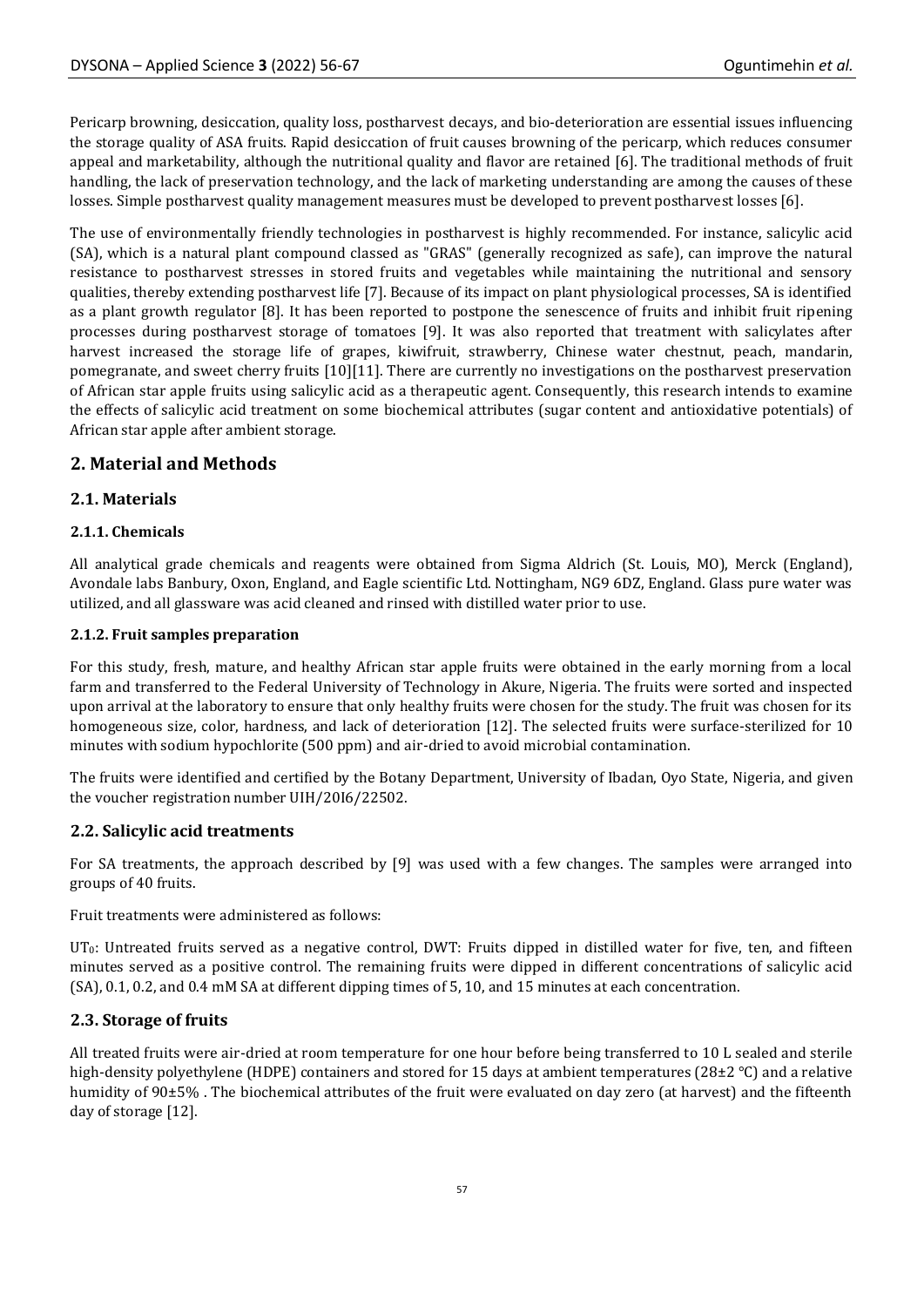## **2.4. Fruit extract preparation**

Fruits were selected randomly from the control and the treated samples. 50 g from each selected fruit was homogenized in Fisons Scientific equipment whirl mixer with the addition of 50 ml distilled water to get a uniform consistency. The slurry was poured into a measuring cylinder, and the volume was made up to 100 ml using distilled water. The slurry samples were centrifuged using Eppendorf AG centrifuge 5418R for 10 min. The supernatant was stored in a refrigerator at 0 °C as fruit extract for further analysis (whenever mentioned afterward as extract).

### **2.5. Determination of sugar content**

The colorimetric Anthrone technique described in [13] was employed to analyze the total sugar determination in fruit juice. Fruit from each treatment was randomly selected and cut into small pieces. The samples were treated with 80% alcohol, and the starch present was extracted using 52% perchloric acid. Then, 5 ml of concentrated sulfuric acid and 4 ml anthrone reagent were added to 0.2 g of the sample. The samples were then heated until the reaction was completed. Sugars in the sample react with the anthrone reagent to generate a blue-green color in acidic conditions. After cooling, the solution absorbance was measured at 630 nm (721G visible spectrophotometer, Searchtech instruments). A calibration curve was created using a set of carbohydrate standards with known concentrations. The reducing sugar content was measured by weighing 10 g of the sample into a 500 ml volumetric flask. Then, water (100 ml) was added and neutralized with NaOH solution to the phenolphthalein endpoint. 10 ml neutral lead acetate solution was added, shaken, and allowed to stand for 10 min. Potassium oxalate solution was added in small quantities until there was no further precipitation. After mixing, the solution was filtered using Whatman filter circle No. 1. Then, 50 ml of the filtrate was pipetted into a volumetric flask. 5 ml of concentrated HCl was added and the mixture was kept at room temperature for 24 hours. Concentrated NaOH followed by 0.1 N NaOH were used for neutralization using phenolphthalein as an end point indicator. The solution was made up to volume and transferred to a 50 ml burette having an off-set tip. The titration was performed against Fehling's solution to determine the amount of unknown *C. albidum* pulp sugar solution necessary to completely reduce the standard Fehling's solution (mixture of 5 ml each of stock solutions A and B). The non-reducing sugar (sucrose) content was estimated by subtracting reducing sugar from total sugar content.

#### **2.6. Determination of non-enzymatic antioxidant contents**

#### **2.6.1. Determination of phenolic content**

The total phenolic content was calculated using the technique described in [14]. 2.5 ml of 10 percent Folin–reagent Ciocalteau's (vv) was combined with appropriate dilutions of the extracts and neutralized with 2.0 ml of 7.5 percent sodium carbonate. This mixture was incubated at 45 °C for 40 minutes. Then, the mixture absorbance at 765 nm was measured using a spectrophotometer (General scientific. GS- UV32PCS). After serial dilution, the total phenolic content was determined using Gallic acid as a reference (phenol standard stock: 20 mg/ml gallic acid). The total phenolic content of all samples was determined using the following formula [15]:

$$
C = c \times \frac{V}{m}
$$

Where,

C: Total phenolic content (mg/g) in gallic acid equivalent (GAE)

C: Gallic acid concentration as obtained from calibration curve (mg/mL)

V: The used fruit extract volume (ml)

m: Extract mass (g).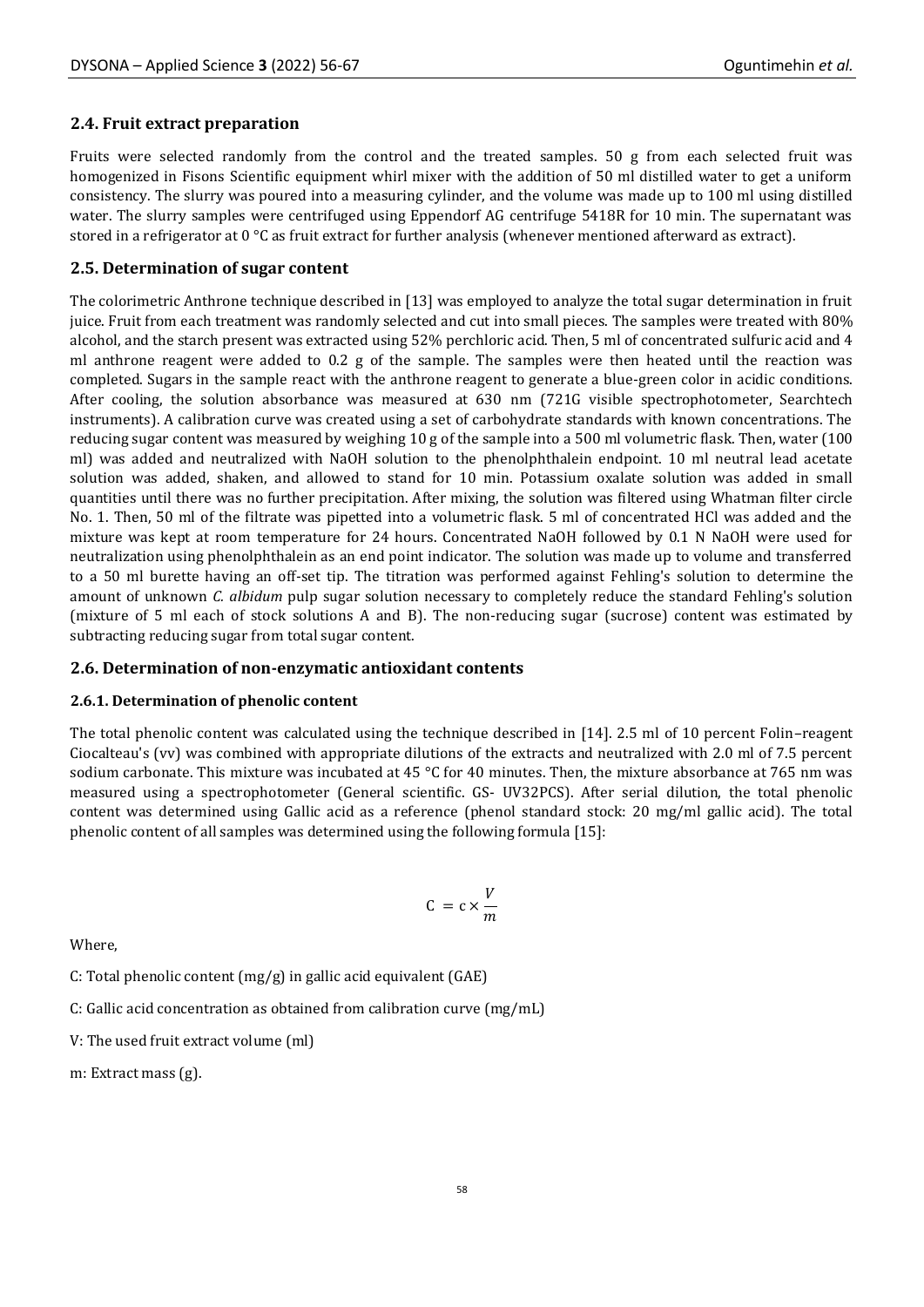#### **2.6.2. Determination of total flavonoid content**

The fruit extract's total flavonoid content was assessed using the technique described by [16] with slight modifications. 0.5 mL of properly diluted extract was combined with 0.5 mL of methanol, 50 mL of 10% aluminum chloride (AlCl<sub>3</sub>), 50 mL of 1 mol/l potassium acetate, and 1.4 mL of water and incubated at room temperature for 30 minutes. The absorbance of the reaction mixture was then measured at 415 nm using a spectrophotometer (JENWAY 6305). The total flavonoid was determined using quercetin stock (5 mg/ml) as a reference and serial dilution. The total flavonoid content was determined as follows:

> The total flavonoid content  $=$   $\frac{Absorbance}{A}$  of test samples X Concentration of standard Absorbance of standard X Concentration of samples

The concentration of total flavonoid content in the test samples was calculated from the calibration plot ( $Y = 0.0162x$  $+ 0.0044$ ,  $R^2 = 0.998$ ). The results obtained were expressed as mgQE/g. (QE – Quercetin equivalent).

#### **2.6.3. Ascorbic acid (vitamin C) assay**

The technique of [17] was used to determine the vitamin C content in the aqueous extract. 75 μl of DNPH solution (2 g dinitrophenyl hydrazine, 230 mg thiourea, and 270 mg copper sulfate (CuSO<sub>4</sub>.5H<sub>2</sub>O) in 100 ml of 5 ml/L H<sub>2</sub>SO<sub>4</sub>) was added to a combination of 300 μl extract combined with 100 μl trichloroacetic acid (TCA) (13.3%) and 100 μl water. This mixture was then incubated for 3 hours at 37 °C before adding 0.5 ml of  $H_2SO_4$  (65% v/v) to the medium. The mixture absorbance at 520 nm was then measured using a UV spectrophotometer (General scientific. GS- UV32PCS). The vitamin C concentration of the extracts was then determined using ascorbic acid as a reference. The following equation describes how the results were computed:

> Vitamin C  $\left(\frac{mg}{m}\right)$  $\left(\frac{\text{mg}}{\text{g}}\right) = \frac{Absorbance\ of\ test\ samples\ X\ Concentration\ of\ standard}{Absorbance\ of\ standard\ X\ Concentration\ of\ samples}$ Absorbance of standard X Concentration of samples

#### **2.6.4. Total carotenoids content**

The total carotenoid content of the sample was determined using an acetone-petroleum ether extraction followed by spectrophotometric analysis using the modified technique described by [18]. Ten African star apple fruit (samples) were selected randomly from the control set and the treated samples, the seeds were removed and the pulp was cut into small pieces. Extraction of carotenoid was performed repeatedly by the extraction of 10 g fruit pulp with acetone using pestle and mortar until the sample was colorless. Acetone was then pooled, extracted and transferred to a separating funnel, which contained about 20 ml petroleum ether, and mixed gently. About 20 ml of sodium sulfate solution (5%) was then added and gently mixed well in the separating funnel until the two separate layers were formed. The lower aqueous phase was separated and re-extracted with an additional 20 ml of petroleum ether to remove the color completely. A small amount of distilled water was then used to wash the pooled petroleum ether extract. The carotenoids containing washed petroleum ether extract was poured into a brown bottle with 10 g of anhydrous sodium sulfate. The extract was kept aside for about 30 minutes. Then the extract was decanted into a 100 ml volumetric flask through a funnel fitted with cotton wool. Sodium sulfate slurry was washed with petroleum ether until it was colorless and the washing was transferred into the volumetric flask. The concentration of total carotenoids was measured in a spectrophotometer (General scientific. GS- UV32PCS) using petroleum ether as a blank, it was measured at the absorbance in spectrophotometer at 503 nm [18][19]. The results were given in milligrams per kilogram of fresh weight (FW) (mg/kg FW) [19].

#### **2.7. Determination of enzymatic activities**

#### **2.7.1. Catalase (CAT) activity**

Catalase activity was determined according to the method described by [19][20]. Fruit homogenate (70 μl) was mixed with 920 μl Na-PO<sup>4</sup> buffer pH 7 containing 0.1 mM Ethylene diamine tetra acetic acid (EDTA). The reaction was initiated by adding ten μl of H<sub>2</sub>O<sub>2</sub> (30 mM). Then the decrease in H<sub>2</sub>O<sub>2</sub> concentration was measured as the absorbance at 240 nm every 10 seconds for 3 minutes.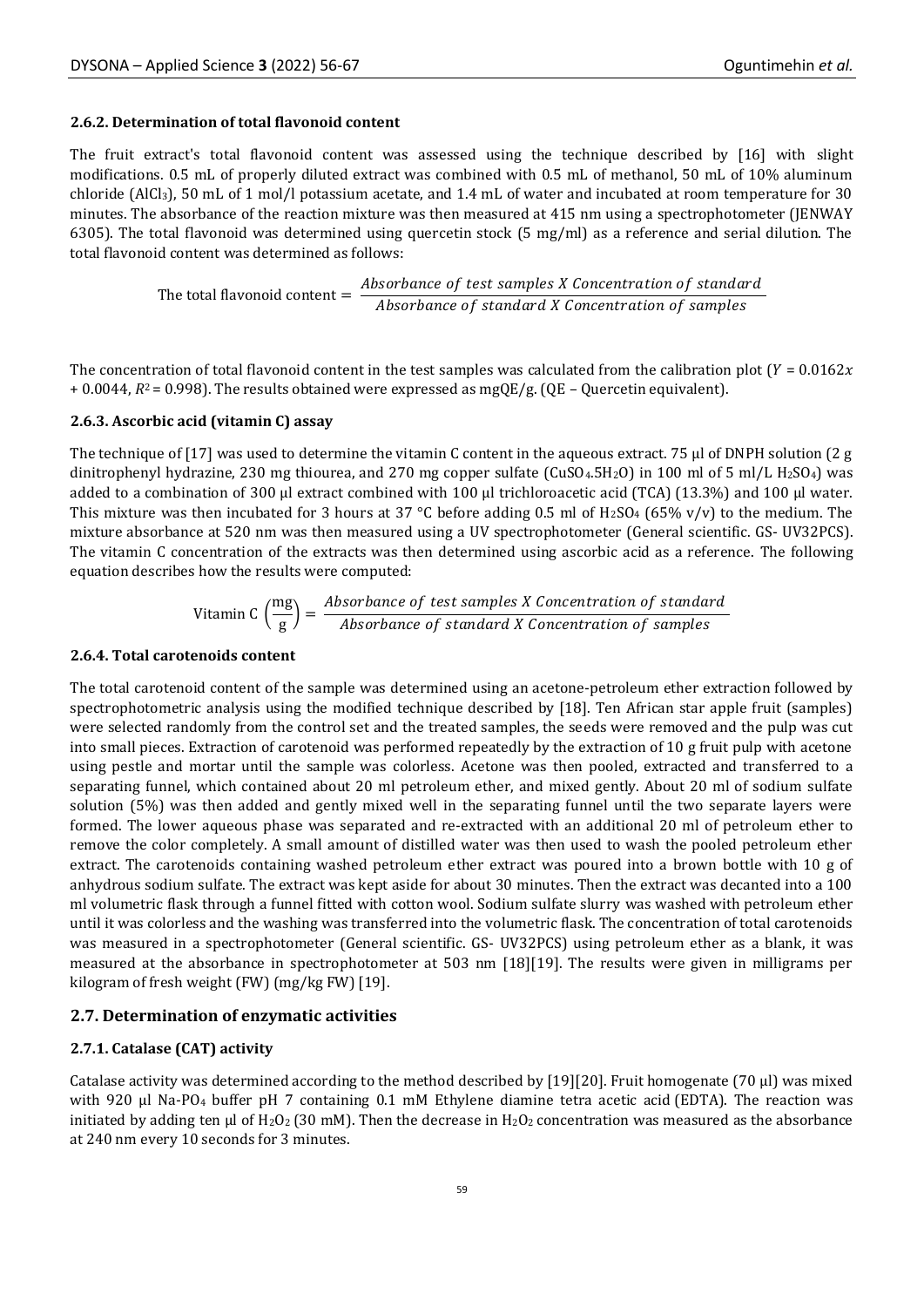\n Cataloge activity (IU/ml) = 
$$
\frac{\text{Change in absorbance}}{\text{Slope of standard}}
$$
\n

Therefore,

Catalase activity 
$$
\left(\frac{IU}{ml}\right) = mg/ml \times \frac{(total volume of the assay) dilution factor}{volume of enzyme used \times incubation time}
$$

#### **2.7.2. Superoxide dismutase (SOD) activity**

The activity of superoxide dismutase **(**SOD) in the fruit homogenates was determined using the method described in [19][21]. 1 ml of the fruit homogenates was diluted with 9 ml of distilled water to make a 1 in 10 dilution. 1 ml aliquot of the diluted homogenate was added to 2.5 ml of 0.05 M carbonate buffer to equilibrate the spectrophotometer (pH 10.2). The reaction was initiated by inverting 0.3 ml of freshly generated 0.3 mM adrenaline into the liquid, which was quickly stirred. 2.5 ml buffer, 0.3 ml substrate (adrenaline), and 0.2 mL water were in the reference cuvette. Then, the increase in absorbance at 480 nm between the 30 and 150 seconds mark was measured.

Increase in absorbance per minute 
$$
=\frac{(A3 - A0)}{2.5}
$$

Where,  $A_0$  = absorbance after 30 seconds and  $A_3$  = absorbance after 150 seconds.

$$
\% \text{ inhibition} = 100 - \frac{Increase \text{ in absorbance for substrate}}{increase \text{ in absorbance of standard}} \times 100
$$

One unit of SOD activity was defined as the amount of SOD necessary to inhibit the oxidation of 50% adrenaline to adrenochrome during 1 minute.

#### **2.7.3. Ascorbate peroxidase (APX) assay**

APX activity was measured using the procedure reported in [22][23]. The activities of APX were determined as follows; The reaction mixture for the peroxidase contained 50 mM potassium phosphate, pH 7.0, 0.5 ml fruit extract, 0.1 mM hydrogen peroxide, and 0.1 mM EDTA in a total volume of 1 ml (total reaction mixture). Then, the absorbance of the reaction was recorded 10 to 30 seconds at 290 nm after all the components were mixed. The decrease in absorbance at 290nm was recorded using an extinction coefficient of 2.8 mM<sup>-1</sup> cm<sup>-1</sup>. The activity of ascorbate oxidized was then estimated.

#### **2.8. Statistical analysis**

The Statistical Package for Social Sciences Software (SPSS) version 16.0 was utilized for statistical analysis. All the analyses were in triplicates, 'randomly selected from 40 fruits in each treatment' and the standard error of the mean (SEM) was calculated. A one-way analysis of variance (ANOVA) was used to ascertain the treatment impact. Microsoft Excel 2016 was used to construct all of the graphs and charts. Duncan's multiple range test (DMRT) at *P<0.05* was used to distinguish significant differences between treatments.

#### **3. Results and Discussion**

#### **3.1. Effect of salicylic acid treatments on the sugar content of African star apple fruits**

During storage, the sugar content of *C. albidum* fruits changed considerably (*P<0.05*) in all analyzed samples. Total sugar content ranged from 97.13 to 609.76 mg/g, with reducing sugar content ranging from 25.29 to 66.24 mg/g and non-reducing sugar levels ranging from 66.4 to 543.52 mg/g (Table 1). In comparison to the other treated samples, the untreated negative control samples had the highest overall sugar content (609.76 mg/g), non-reducing sugar content (543.52 mg/g), and reducing sugar content (66.24 mg/g). The lowest total sugar contents were observed in distilled water treated samples with 97.13, 215.68, and 191.83 mg/g in 5, 10, and 15 min treatments, respectively.

The metabolic degradation of complex carbohydrates into water-soluble sugars may be responsible for the rise in sugar content in some samples [24]. Ripening is thought to be responsible for the conversion of polysaccharides into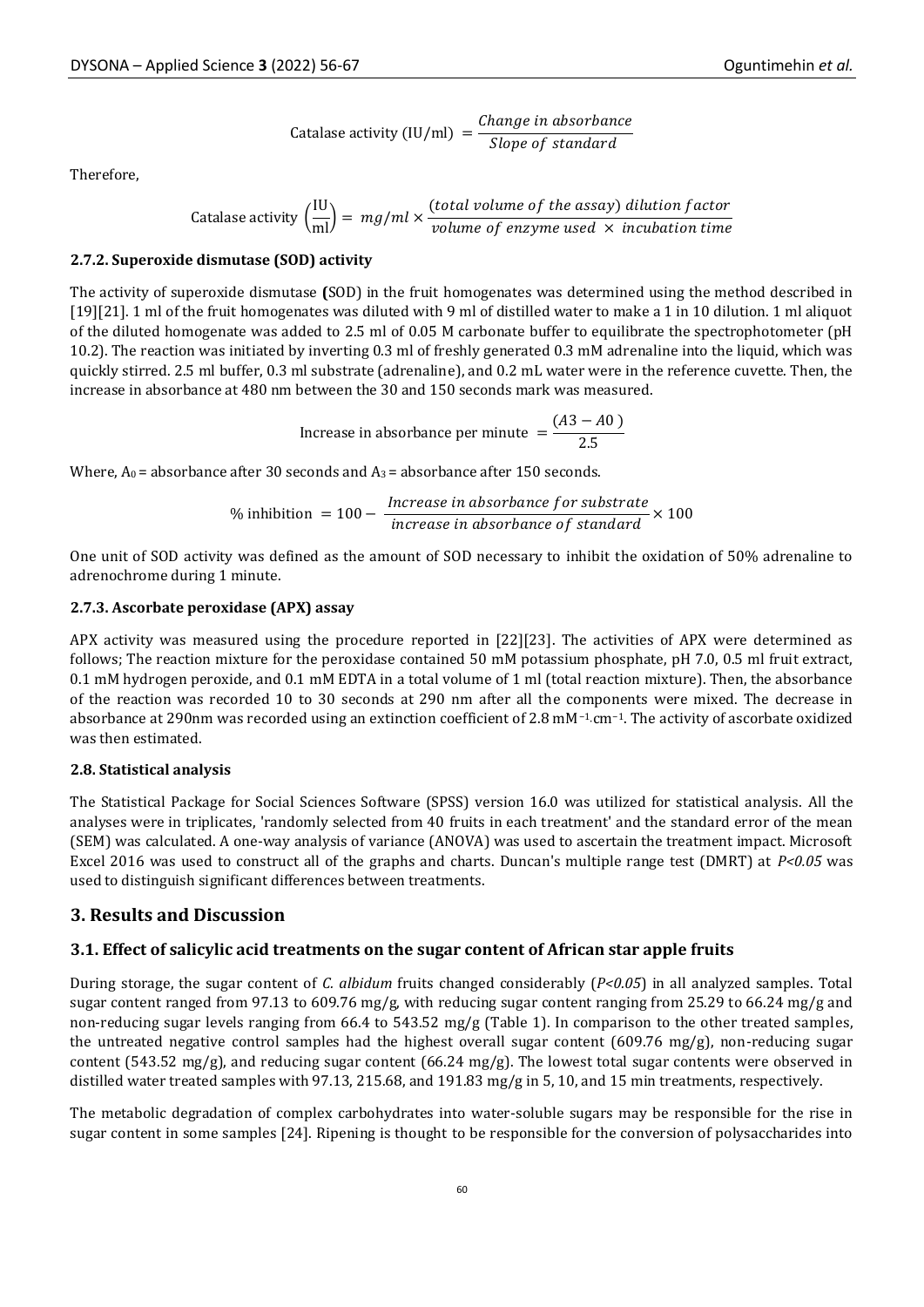water-soluble sugars, with sugars being further transformed into  $CO<sub>2</sub>$  and alcohols as the ripening process progresses, resulting in the loss of sugar content in the fruits [24]. On the other hand, the delayed breakdown of complex carbohydrates into simple sugars is caused by slower respiration and overall metabolic rates. Salicylic acid extends storage life by suppressing ripening and senescence processes, preserving nutritional properties. The reduced sugar level in the treated fruits might be owing to the salicylic acid delaying effect on the ripening process. Salicylic acid was reported to extend the ripening phase and delay senescence in the apricot cultivar 'Habi' while stored at room temperature [24]. Furthermore, the findings of this research agree with the results presented by [9], who indicated that salicylic acid treatment caused a decrease in total sugar, reducing sugar, and non-reducing sugars compared to control samples. Salicylic acid was shown to be helpful in preserving total sugar content in pomegranate [25], strawberry [26], and banana [27] fruits owing to its ability to delay ripening, improve quality, and decrease postharvest losses of fruits and vegetables [28].

|                     | <b>Treatments</b>              | <b>Total Sugar</b><br>(mg/g) | <b>Reducing Sugars</b><br>(mg/g) | Non-Reducing<br>Sugars $(mg/g)$ |
|---------------------|--------------------------------|------------------------------|----------------------------------|---------------------------------|
|                     | At harvest                     | $305.47 \pm 3.53g$           | $35.13 \pm 0.70$ f               | $270.34 \pm 2.83f$              |
| days<br>15<br>After | Control (Untreated)            | 609.76±2.14k                 | $66.24 \pm 0.79k$                | 543.52±1.35k                    |
|                     | DWT(5 min)                     | $97.13 \pm 0.19$ a           | $30.73 \pm 0.02c$                | $66.4 \pm 0.17a$                |
|                     | DWT (10 min)                   | $215.68 \pm 0.45c$           | $37.52 \pm 0.01g$                | 279.87±0.01g                    |
|                     | DWT (15 min)                   | $191.83 \pm 0.01b$           | $34.36 \pm 0.01$ e               | 381.27±0.01i                    |
|                     | $0.1$ mM SA $(5$ Min $)$       | $296.74 \pm 0.06f$           | $43.43 \pm 0.01h$                | 253.31±0.06e                    |
|                     | $0.1$ mM SA $(10$ min)         | $275.18 \pm 0.17e$           | $35.17 \pm 0.03$ f               | $240.01 \pm 0.14$ d             |
|                     | $0.1$ mM SA $(15$ min)         | $330.53 \pm 0.01h$           | $25.51 \pm 0.08a$                | 305.02±0.07h                    |
|                     | $0.2$ mM SA $(5 \text{ min})$  | $335.96 \pm 0.01i$           | $28.84 \pm 0.02b$                | 307.12±0.02h                    |
|                     | $0.2$ mM SA $(10 \text{ min})$ | $274.66 \pm 0.01e$           | $53.51 \pm 0.01$ j               | 221.15±0.01b                    |
|                     | $0.2$ mM SA $(15$ min)         | $536.23 \pm 0.01$ j          | $33.22 \pm 0.11d$                | $503.01 \pm 0.01$ j             |
|                     | $0.4$ mM SA $(5$ min)          | $270.74 \pm 0.06d$           | $49.53 \pm 0.07$ i               | 221.21±0.06b                    |
|                     | $0.4$ mM SA $(10$ min)         | $302.72 \pm 0.01g$           | $69.18 \pm 0.031$                | 233.54±0.02c                    |
|                     | $0.4$ mM SA $(15$ min)         | $277.16 \pm 0.03e$           | $25.29 \pm 0.03a$                | 251.87±0.03e                    |

**Table 1. Sugar content changes of African star apple (***Chrysophyllum albidum***) fruit treated with different salicylic acid (SA) concentrations after 15 days of storage at 28 ± 2 °C and 90 ± 5% relative humidity. Each value is the mean for three replicates (mean ± standard error).**

Means with similar letters within a column are not significantly different (P<0.05) according to DMRT. (DWT-Distilled water treated samples).

## **3.2. Impact of salicylic acid treatment on non-enzymatic antioxidant contents of African star apple fruits**

There was an overall rise in phenolic content of all the fruits studied after 15 days of storage as compared to the fresh fruits in the current research. The phenolic content of salicylic acid-treated *C. albidum* fruits ranged from 12.81 to 15.45 mg GAE/g after 15 days of storage (Fig. 1 A). Fruits treated with 0.4 mM SA for 15 minutes had the highest phenolic content (15.45 mg  $GAE/g$ ), whereas the fruits of the untreated negative control group had the lowest (2.34 mg GAE/g). The antioxidant activity of naturally occurring compounds in fruits and vegetables has long been known.

The phenolics are the most extensively distributed of these compounds and known for their scavenging properties of free radicals, hydroxyl radicals, superoxide with a single electron transfer [9]. Furthermore, fruits with phenolic compounds, such as *C. albidum*, contain antibacterial properties and are regarded to be bacteriostatic and fungistatic [16]. Additionally, polyphenols improve insulin sensitivity, decreasing the risk of type 2 diabetes [29]. Higher phenolics were also detected in SA-treated grapes [11], apricot [24], and broccoli sprouts [30], similar to the current findings. According to [9], the presence of phenolics in fruit cells may aid in the preservation of ascorbic acid levels.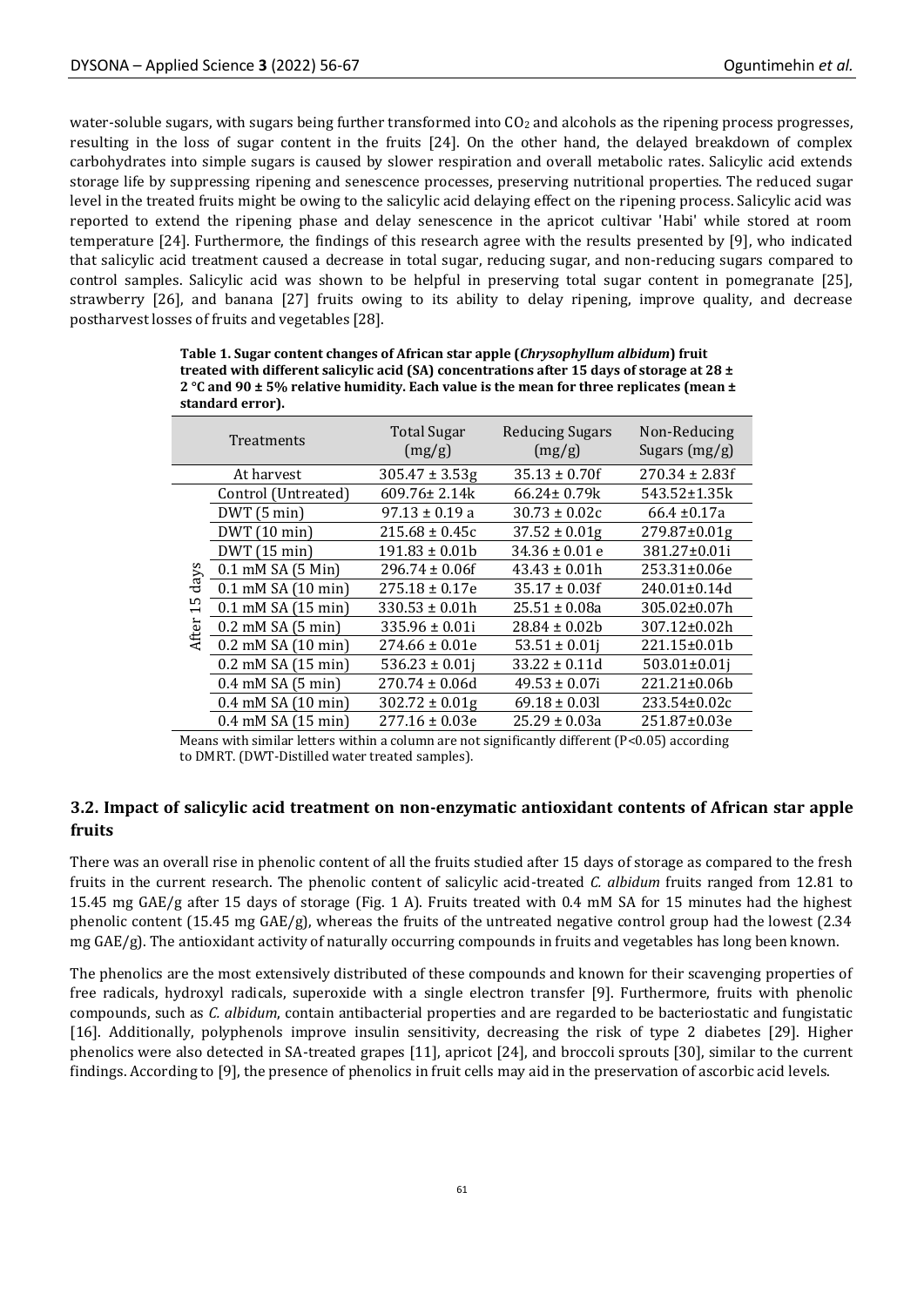

**Figure 1. Salicylic acid (SA) treatment effect on total phenol (A), total flavonoid (B), ascorbic acid (C), and carotenoid (D) contents of African star apple (***Chrysophyllum albidum***) fruits after 15 days of storage at 28±2 °C and relative humidity of 90±5% for 15 days. Bars represent the mean ± standard error. GAE: Gallic Acid Equivalent. QE: Quercetin Equivalent. DWT: Distilled water-treated samples.**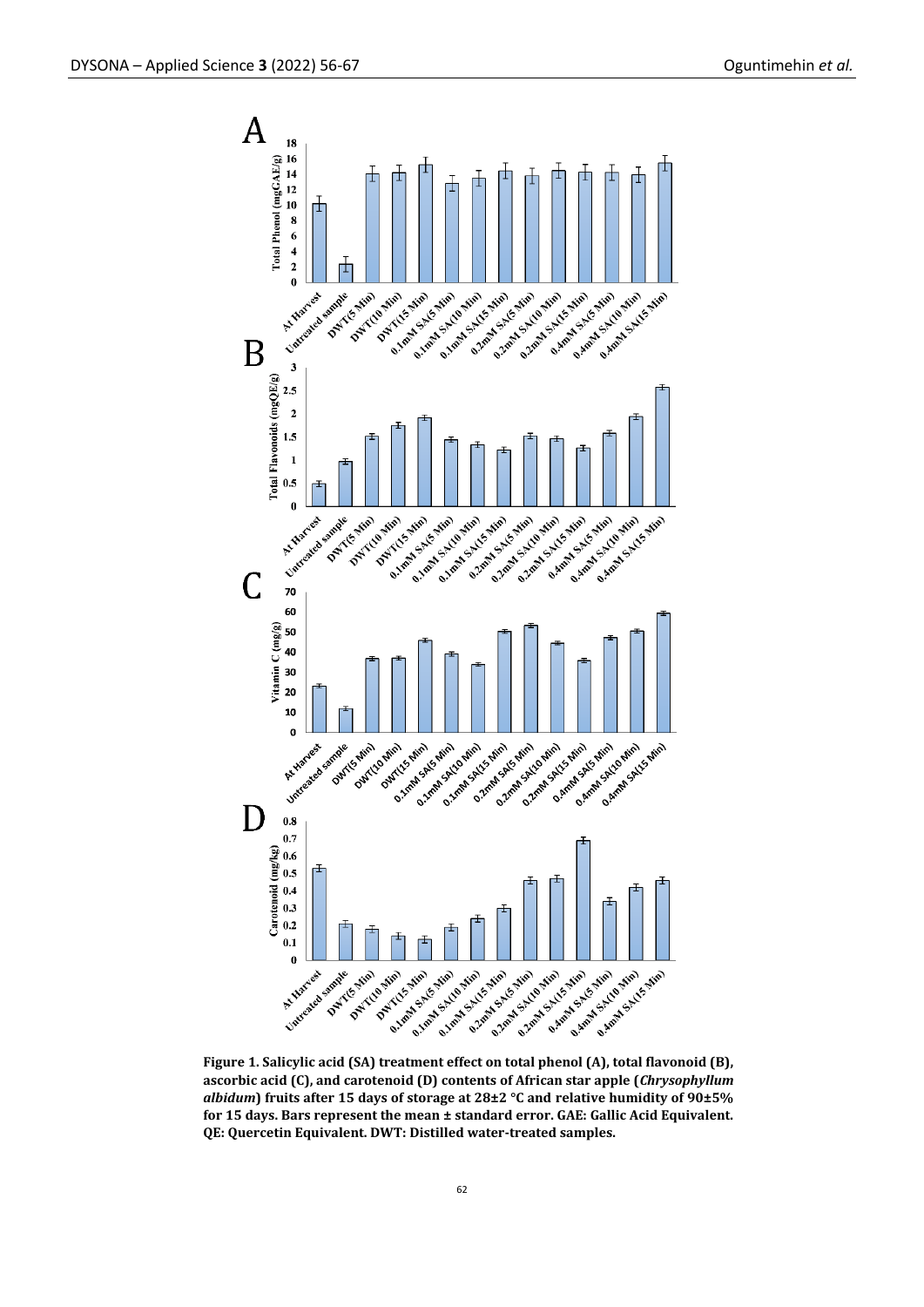The flavonoid concentrations in salicylic acid-treated *C. albidium* fruits ranged from 1.22 to 2.57 mg QE/g while the lowest value  $(0.97 \text{ mg } QE/g)$  was recorded in the untreated control samples at the end of the storage period (Fig. 1 B). The fruits treated with 0.4 mM SA for 15 min had the highest total flavonoid content (2.57 mg QE/g). Flavonoids are phenolic-rich, water-soluble super antioxidants and free radical scavengers that protect cells from oxidative damage and exhibit significant anti-cancer and anti-inflammatory action [31]. The increase in flavonoids in SA-treated fruit compared to control is similar to the previously reported results in broccoli under SA treatment [30].

In this investigation, untreated control samples showed a reduction in ascorbic acid (vitamin C). On the other hand, positive control (DWT) and SA treatments showed an increased ascorbic acid level after storage period compared to its levels at harvest (Fig. 1 C). This observation might be due to cell wall breakdown during the ripening phase, which offers substrates for ascorbic acid synthesis as the ripening stage progresses [32]. A rise in ascorbic acid level indicates that the fruits are still ripening, while a drop indicates that the fruit is senescent [32]. [4] observed that the high ascorbic acid concentration of *C. albidum* fruit contributes significantly to the acidic taste of the fruit, particularly when it is not completely ripe and still mushy.

Antioxidants like ascorbic acid have been shown to help prevent nutritionally related disorders, including cancer, diabetes, coronary heart disease, and obesity [33]. According to the findings of this investigation, salicylic acid treatment enhanced the level of ascorbic acid over the storage period. The most significant amounts of ascorbic acid were found in *C. albidum* fruits treated with 0.4 mM SA for 15 minutes (59.38 mg/g). Therefore, SA treatments effectively delayed the degrading of ascorbic acid content. According to [9], this pattern of ascorbic acid retention might be related to a reduction in fruit respiration or oxidation of ascorbic acid content in the treated fruits with an airtight state, which decreased ascorbic acid loss.

Compared to the control group, salicylic acid-treated fruits retained higher contents of phenolic compounds and ascorbic acid. This observation agrees with previous reports that phenolic compounds might have a protective effect on ascorbic acid [9][34].

In this study, significant variations (*P<0.05*) were observed in carotenoid levels between the treated fruits, the control group, and the freshly picked fruity. At 15 days of storage, the fruits treated with 0.2 mM SA for 15 minutes had the highest mean value of carotenoids (0.69 mg/kg), while the positive controls (DWT) had the lowest results (Fig. 1 D).

Except for the fruits treated with 0.2 mM SA for 15 minutes, which had an elevated value of carotenoids compared to fresh fruit, there was a general reduction in the value of carotenoid contents. In fact, storage conditions, such as temperature and light, influence carotenoids production and accumulation. Specific storage conditions may be employed as abiotic stress to boost carotenoids biosynthesis in postharvest plant tissues [35]. Furthermore, carotenoids in food matrices are sensitive to oxygen, peroxides, high temperature, light, and storage time [36]. Any of these elements may induce carotenoids destruction or isomerization. Therefore, controlling postharvest storage conditions is critical to improving carotenoids content and delaying their degradation in fruits and vegetables.

## **3.3. Impact of salicylic acid treatment on the enzymatic activities of African star apple fruits**

Except for the untreated control sample, which exhibited increased activity, all samples showed an overall decline in catalase activity by the end of the storage period (Fig. 2 A). Salicylic acid-treated samples had catalase activity ranging from 1.19 to 2.88 IU/min. The distilled water tested has an IU/min range of 1.85 to 2.87. The untreated control sample had the maximum activity (7.78 IU/min), whereas the fruits treated with 0.4 mM SA for 5 minutes had the lowest (1.19 IU/min).

The highest SOD activity (90.20%) was observed in the 0.1 mM SA (15 min) treatment, whereas the lowest SOD activity (60.73%) was found in the untreated negative control (Fig. 2 B).

APX activities in this present study ranged from 0.02 to 0.06 µmol/min. There was no significant difference (*P>0.05*) in the value of APX activities among the freshly harvested fruits, untreated control sample, distilled water treated sample for 5 minutes, 0.1 mM SA (15 min), 0.2 mM SA samples (5 min), 0.4 mM salicylic SA for 10 and 15 minutes respectively (Fig. 2 C). The highest APX value was recorded in the sample treated with 0.2 mM SA for 10 min while the lowest was recorded in the fruits treated with distilled water for 10 and 15 minutes and 0.1 mM salicylic acid treated samples for 10 minutes.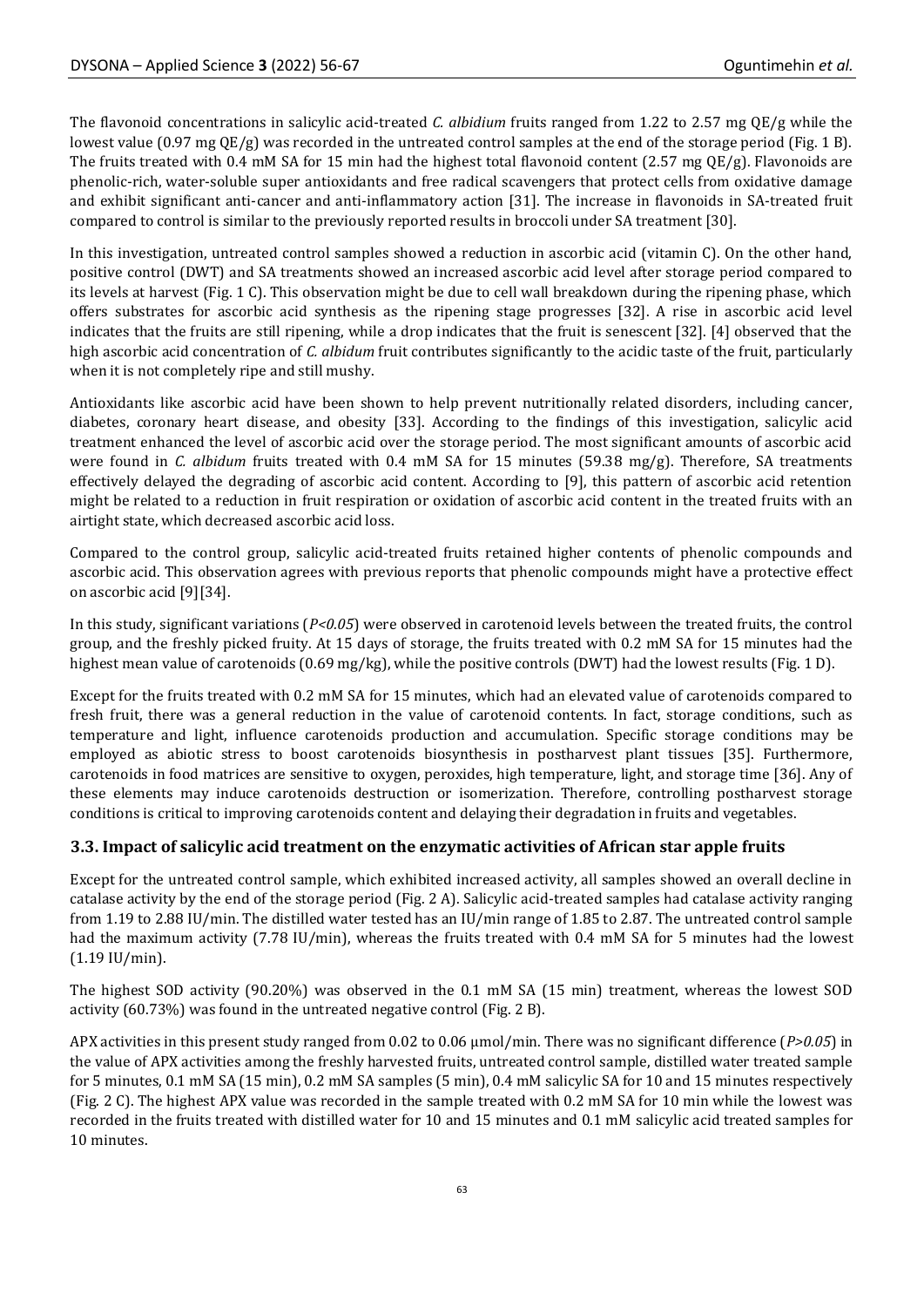

**Figure 2. Salicylic acid (SA) treatment effect on catalase (CAT) (A), superoxide dismutase (SOD) (B), and ascorbate peroxidase (APX) (C) activities in African star apple (***Chrysophyllum albidum***) fruits after 15 days of storage at 28±2 °C and relative humidity of 90±5% for 15 days. Bars represent the mean ± standard error. DWT: Distilled water-treated samples.**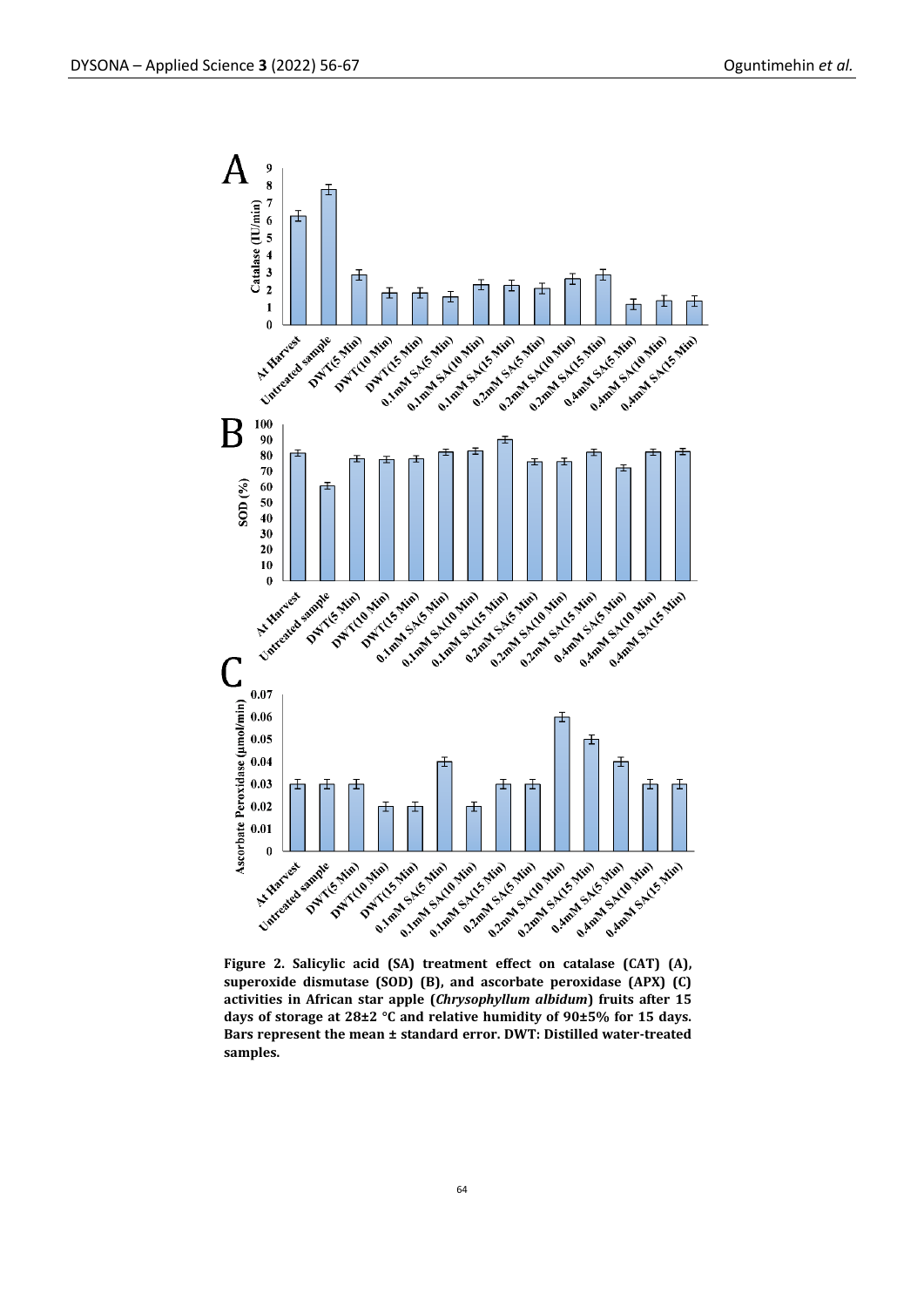The decrease in salicylic acid-treated catalase activity was in contrast to the results of [37], who found that postharvest treatment of peach fruit with 1.0 mM SA for 10 minutes, alone or in conjunction with ultrasonic therapy, increased antioxidant enzyme activity (SOD, CAT, APX) [7]. However, the current results agree with [38], who reported the diminished catalase activity during the ripening phase of bananas under salicylic acid treatment.

Plants use the enzymes CAT, SOD, APX, polyphenol oxidase (PPO), phenylalanine ammonia-lyase (PAL), and peroxidase (POD) as means of protection against variety of stressors, including pathogen infestation. SOD may scavenge harmful free radicals by converting oxygen radicals (O2–) into H2O2 as a first line of defense [39].

It was reported that peach [40], cherry [41], and sugar apple (Annona squamosa L.) [42] fruits treated with salicylic acid demonstrated higher catalase (CAT), ascorbate peroxidase (APX), and superoxide dismutase (SOD) activities after storage. These observations are in accordance with the current results in terms of APX and SOD activities and contradict CAT results, which showed a decreased activity under SA treatments.

## **4. Conclusion**

It can be deduced that salicylic acid treatment successfully preserved total phenol, flavonoid, ascorbic acids, and carotenoid contents while preserving ascorbate peroxidase and superoxide dismutase activities in African star apple *C. albidum* fruits under ambient storage conditions. However, total sugars, reducing sugars, non-reducing sugars, and catalase activities were lower in SA-treated fruits compared to that of the control. The *C. albidum* fruits immersed in 0.2 and 0.4 mM SA for 15 minutes had the best overall quality, with relatively good contents in all the tested parameters. Therefore, the use of salicylic acid as a postharvest treatment for *C. albidum* fruits might be a promising strategy to boost the fruit's overall biochemical and nutritional quality under ambient storage conditions.

## **References**

- 1. Dandare SU, Mainasara BB, Magaji UF, Dandare A, Lailaba AA, Sadiq ME. *In vitro* antioxidant activity of *Chrysophyllum albidum* fruit. Nig. J. Basic Appl. Sci. 2017;25(1):17-22[. DOI](http://dx.doi.org/10.4314/njbas.v25i1.3)
- 2. Okwu C, Osazuwa ES, Igberaese SO. Nutritional and chemical composition of three fruit tastes of *Chrysophyllum albidum* (African Star Apple) in Nigeria. Int. J. Adv. Res. Sci. Eng. Technol. 2018;5:5033-7.
- 3. Lawal RT, Ishola AD, Sulaiman WK, Ajao FD, Adetuberu IA. Some aspects of physiochemical properties and evaluation of probiotics isolated from African star apple (*Chrysophyllum albidum*). Int. J. Multidiscip. Acad. Res. 2016;4:2309-18.
- 4. Bello AF, Henry AA. Storage effects and the postharvest quality of African star apple fruits (C*hrysophyllum africanum*) under ambient conditions. Afr. J. Food Sci. Technol. 2015;6:635-43. [DOI](http://dx.doi.org/10.14303/ajfst.2015.011)
- 5. Oluwole OB, Odediran O, Ibidapo OP, Owolabi S, Chuyang Li, Garry S. Proximate composition, phytonutrients and antioxidant properties of oven dried and vacuum dried African star apple (*Chrysophyllum albidum*) products. Int J Nutr Food Sci. 2017;6:22-5[. DOI](https://doi.org/10.11648/j.ijnfs.s.2017060601.14)
- 6. Panwar N, Rai PN, Kumar J, Mishra DS, Singh DP. Effect of different chemicals on litchi (*Litchi chinensis* Sonn.) cv. rose scented. J. Pharmacogn Phytochem. 2018;7(4):1418-22.
- 7. Aghdam MS, Asghari M, Babalar M, Sarcheshmeh MA. Impact of salicylic acid on postharvest physiology of fruits and vegetables. In Eco-friendly technology for postharvest produce quality. Academic Press. 2016:243-68[. DOI](https://doi.org/10.1016/B978-0-12-804313-4.00008-6)
- 8. Moradinezhad F, Khayyat M. Effects of intermittent warming and prestorage treatments (hot water, salicylic acid, calcium chloride) on postharvest life of pomegranate fruit cv. 'Shishe-Kab' during long-term cold storage. Int. J. Hortic. Sci. Technol. 2014;1(1):43-51. [DOI](http://dx.doi.org/10.22059/ijhst.2014.50517)
- 9. Pila N, Gol NB, Rao TVR. Effect of postharvest treatments on physicochemical characteristics and shelf life of tomato (*Lycopersicon esculentum* Mill.) fruit during storage. Am. Eurasian J. Agric. Environ. Sci. 2010;9(5):470-9.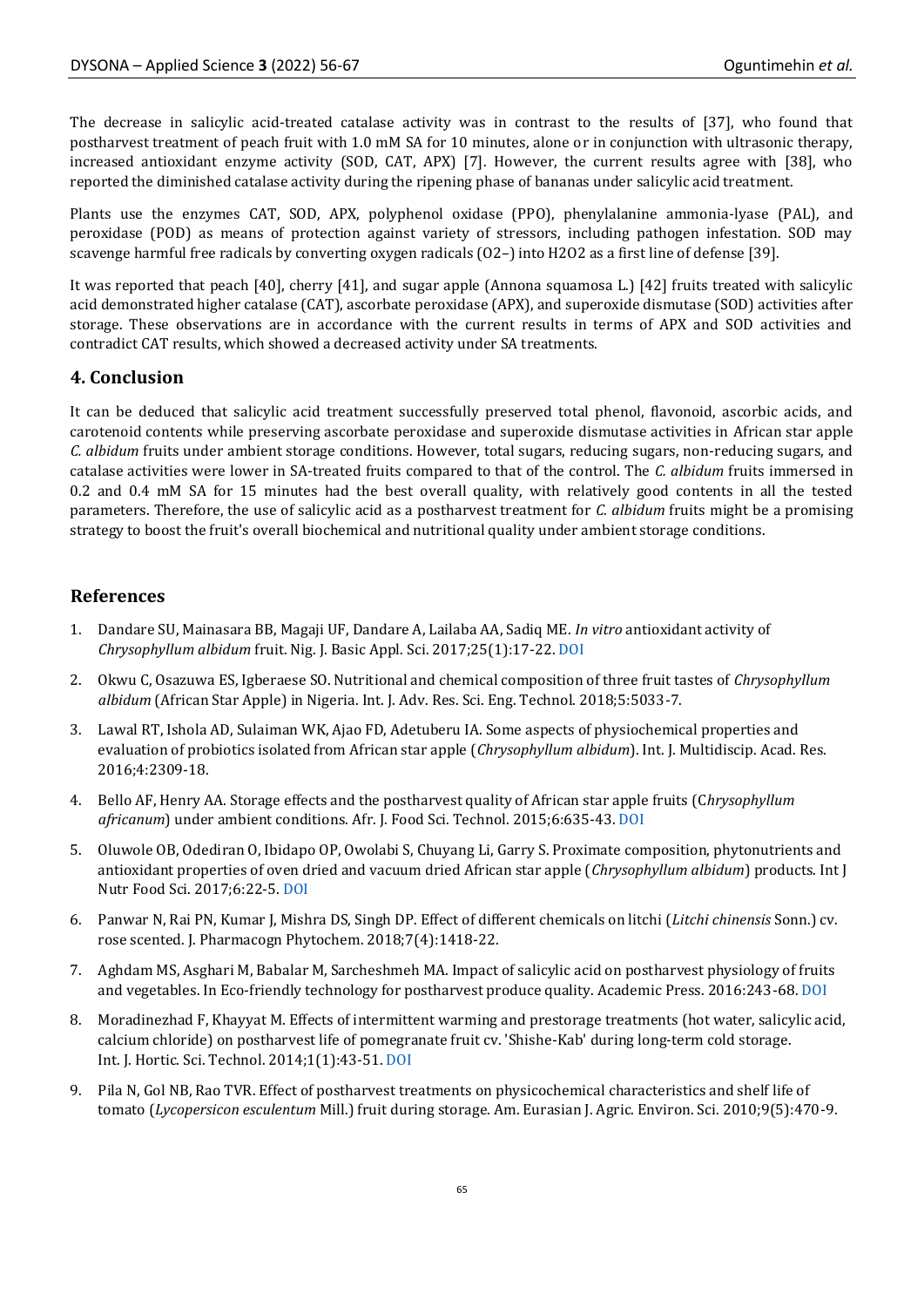- 10. Ranjbaran E, Sarikhani H, Wakana A, Bakhshi D. Effect of salicylic acid on storage life and postharvest quality of grape (*Vitis vinifera* L. cv. Bidaneh Sefid). J. Fac. Agric. Kyushu Univ. 2011;56:263–9.
- 11. Khademi Z, Ershadi A. Postharvest application of salicylic acid improves storability of peach (*Prunuspersica*cv.*Elberta*) fruits*.* Int. J. Agric. Crop Sci. 2013;5:651-5.
- 12. Oguntimehin MO, Badejo AA, Enujiugha VN. Calcium chloride efficacy on physicochemical properties and microbial count of *Chrysophyllum albidum-* Linn fruit during storage. Turk J. Agric. Food Sci. Technol. 2022;10(2):235-43. [DOI](https://doi.org/10.24925/turjaf.v10i2.235-243.4636)
- 13. Tilahun AT. Analysis of the effect of maturity stage on the postharvest biochemical quality characteristics of tomato (*Lycopersicon esculentum* MILL.) fruit. Int. Res. J. Pharm. Appl. Sci*.* 2013;3:180-6.
- 14. Singleton VL, Orthofer R, Lamuela-Raventos RM, Lester P. Analysis of total phenols and other oxidation substrates and antioxidants using Folin Ciocalteau reagent. Int. Methods in Enzymology (ed.). 1999:152-78. Academic Press. [DOI](https://doi.org/10.1016/S0076-6879(99)99017-1)
- 15. Akwu NA, Naidoo Y, Singh M. Cytogenotoxic and biological evaluation of the aqueous extracts of *Grewia lasiocarpa*: An *Allium cepa* assay. S. Afr. J. Bot. 2019;125:371-80. [DOI](https://doi.org/10.1016/j.sajb.2019.08.009)
- 16. Asare IK, Okyere AA, Duah-Bissiw D, Ofosu DO, Darfour B. Nutritional and phytochemical constituents of the African star apple (*Chrysopyllum albidum* G. Don.). Ann. Food Sci. Technol. 2015;16:138-46.
- 17. Benderitter M, Maupoli V, Vergely C, Dalloz F, Briot F, Rochette L. Studies by electron paramagnetic resonance of the importance of iron in the hydroxyl scavenging properties of ascorbic acid in plasma: Effects of iron chelators. Fundam. Clin. Pharmacol*.* 1998;12:510-6. [DOI](https://doi.org/10.1111/j.1472-8206.1998.tb00979.x)
- 18. Alam MK, Rana ZH, Islam SN. Comparison of the proximate composition, total carotenoids, and total polyphenol content of nine orange-fleshed sweet potato varieties grown in Bangladesh. Foods. 2016;5:64. [DOI](https://doi.org/10.3390/foods5030064)
- 19. Osuntokun OT, Olumekun VO, Ajayi AO, Omotuyi IO, Olonisakin A. Assessment of in-vitro Antioxidant/Enzymes Inhibitory Potentials of *Aframomum melegueta* [Roscoe] K. Schum (Grains of Paradise) Leaf, Stem Bark, Seed Bark and Seed Extracts. Arch. Curr. Res. Int. 2020; 20(2):40-57[. DOI](https://doi.org/10.9734/acri/2020/v20i230176)
- 20. Geransayeh M, Sepahvand S, Abdossi V, Nezhad RA. Effect of thymol treatment on decay, postharvest life and quality of strawberry (*Fragaria ananassa*) Fruit CV 'Gaviota. Int. J. Agron. Agric. Res. 2015;6(4):151-62.
- 21. Misra HP, Fridovich I. The role of superoxide anion in the autoxidation of epinephrine and a simple assay for superoxide dismutase. J. Biol. Chem.1972; 247(10): 3170-5.
- 22. Nakano Y, Asada K. Hydrogen peroxide is scavenged by ascorbate-specific peroxidase in spinach chloroplasts. Plant Cell Physiol. 1981;22(5):867-80.
- 23. Choudhary M, Manjhi J, Sinha A. Effect of drought stress in various enzymes of *Pennisetum glaucum.* Int. J. Appl. Sci. Biotechnol*.* 2015;3(1):134-8. [DOI](https://doi.org/10.3126/ijasbt.v3i1.12278)
- 24. Sartaj A, Tariq M, Kashif SA, Talat M, Amjad A. Effect of different concentrations of salicylic acid on keeping quality of *Apricot cv. habi*at ambient storage. J. Biol. Food Sci. Res. 2013;2(6):69-78.
- 25. Sayyari M, Babalar M, Kalantari S, Serrano M, Valero D. Effect of salicylic acid treatment on reducing chilling injury in stored pomegranates. Postharvest Biol. Technol. 2009;53(3):152-4[. DOI](https://doi.org/10.1016/j.postharvbio.2009.03.005)
- 26. Babalar M, Asghari M, Talaei A, Khosroshahi A. Effect pre– and postharvest salicylic acid treatment on ethylene production fungal decay and overall quality of Selva strawberry fruit. Food Chem. 2007;105:449-53. [DOI](https://doi.org/10.1016/j.foodchem.2007.03.021)
- 27. Srivastava MK, Dwivedi UN. Delayed ripening of banana fruit by salicylic acid. Plant Sci. 2000;158:87-96[. DOI](https://doi.org/10.1016/S0168-9452(00)00304-6)
- 28. Asghari M, Aghdam MS. Impact of salicylic acid on postharvest physiology of horticultural crops. Trends Food Sci Technol. 2010;21(10):502-9. [DOI](https://doi.org/10.1016/j.tifs.2010.07.009)